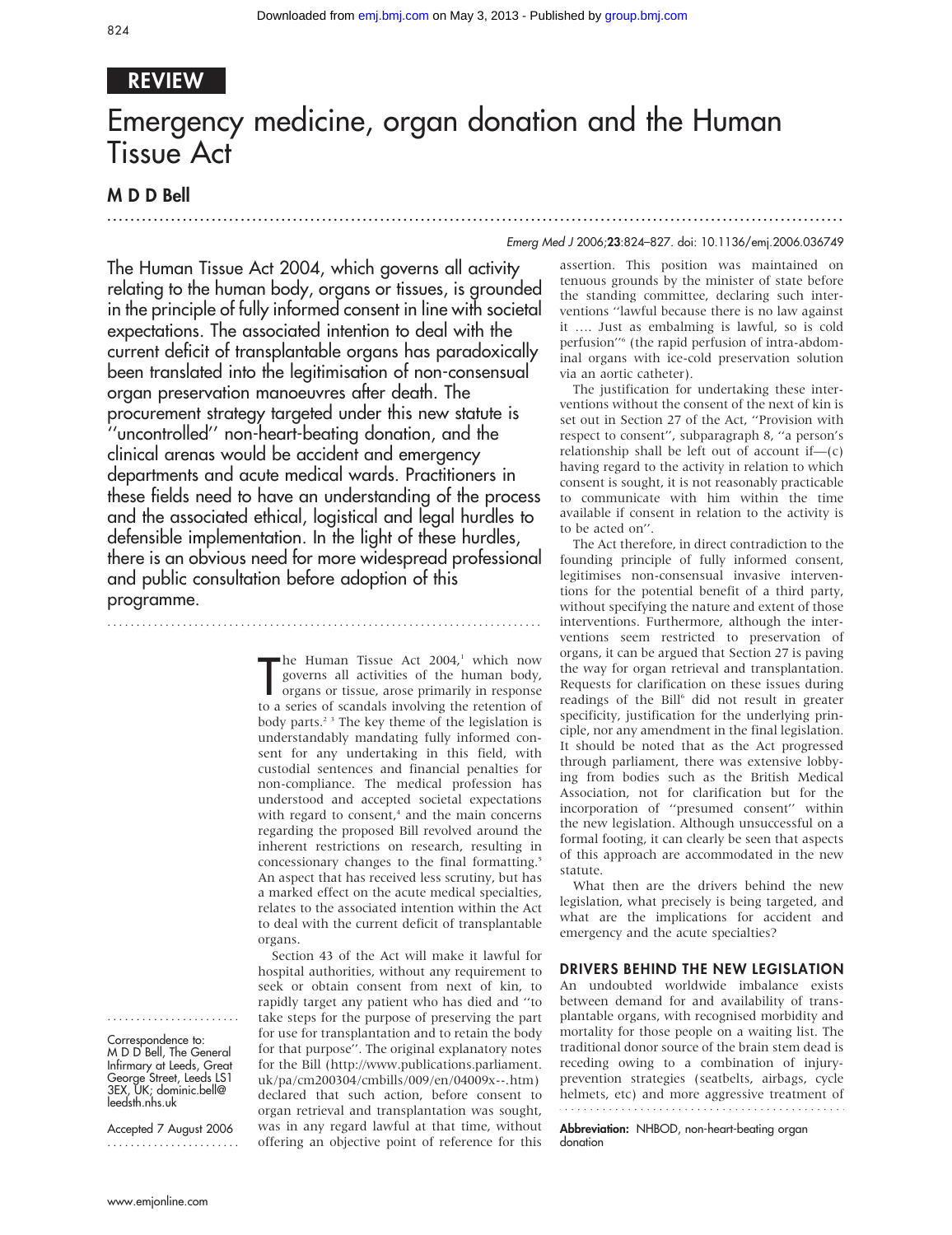both traumatic and vascular brain injury.<sup>7</sup> An increasingly high rate of refusal by relatives <sup>8 9</sup> further compromises donation from this diminishing pool. Given that alternative sources of transplantable tissue and organs, such as xenotransplantation and stem-cell technology, are not currently feasible, the only remaining options are living donation or a return to classic cadaveric retrieval. The cadaveric retrieval process slipped into oblivion with the adoption of the brain stem death concept, which allowed retrieval of vital organs at optimal viability, but the combination of need and evidence of satisfactory function of organs retrieved under these circumstances<sup>10</sup> has forced reconsideration and the subsequent promotion of non-heartbeating organ donation (NHBOD) in the UK $^{11}$  <sup>12</sup> and worldwide. It can be observed that any arguments on questionable organ viability from asystolic donation become somewhat blunted in the face of retrieval of marginal organs from the brain stem dead in an attempt to meet the demand.<sup>13</sup>

#### TARGETED PROCUREMENT STRATEGY

NHBOD covers a wide range of donation scenarios, conveniently classified by Kootstra of Maastricht<sup>14</sup> into the controlled group, after a planned withdrawal of active support usually within an intensive care unit, or the uncontrolled categories relevant to accident and emergency: (1) dead on arrival and (2) unsuccessful resuscitation.

However, there are salient ethical, legal and logistical hurdles to defensible introduction of either controlled or uncontrolled NHBOD,<sup>15 16</sup> and it should be noted that in promoting this procurement strategy, neither UK Transplant nor the Department of Health acknowledged these problems or offered solutions, limiting advice to the statement:

There are recognised differences in international practice and procedures relating to non-heart beating organ and tissue donation. We will therefore work with relevant professional bodies to develop clear national guidance to support these programmes.

Although it is possible to defensibly introduce a controlled donation programme on contemporary ethical principles, despite persistent barriers at law,<sup>17</sup> it is debatable whether the problems can be overcome at all in the emergency setting. The legitimisation of preservation manoeuvres under the new Act modifies rather than excludes the previous legal vulnerability of practitioners engaged in this activity, and does not redefine the process as ethically acceptable or clinically feasible.

#### KEY ISSUES FOR ACCIDENT AND EMERGENCY AND THE ACUTE MEDICAL SPECIALTIES

An accurate determination of the futility of initiating or maintaining resuscitation manoeuvres, the diagnosis of death and the subsequent consolidation of death to the point at which the patient is unequivocally beyond any capacity for suffering, sufficient to undergo invasive organpreservation manoeuvres, are the principal clinical challenges. Equivocation over which organ-preservation techniques are permissible, and those which create difficulty with a diagnosis of death, will lead to challenges as to the lawfulness of these despite the new Act. The preservation techniques may also compromise a determination of the cause of death and thereby interfere with the statutory role of the coroner. In an emergency situation, without possession of all information, it is extremely difficult to countenance that a case would not automatically fall within the jurisdiction of a coroner, rendering any such intervention inherently unlawful without the explicit agreement of the coroner. This

consideration creates obvious conflict with the unequivocal declaration of lawfulness under the Act, and even a senior clinician, if available, would have no inherent authority to establish primacy over the body. The interventions may also interfere with an evaluation of the role of medical care in the patient's death, within the accident and emergency department or elsewhere, thereby impeding the statutory human rights of the next of kin to a full investigation. Even if these aspects were all satisfactorily dealt with, there would still remain a fundamental ''conflict of interest'' capable of jeopardising public confidence, when invasive non-consensual interventions are undertaken for the benefit of a third party.

#### DEFINING FUTILITY

The first of the clinical obstacles, defining the futility of either initiating or continuing resuscitation manoeuvres, is extremely problematical in emergency situations. Little is known of the patient, the precipitating cause, underlying comorbidity or indeed the patient's wishes. Futility itself is rarely an all-or-none phenomenon, but a spectrum which accommodates uncertainty and which medical advances will influence, given, for example, the potential for aggressive postinsult care to increase the chances of successful resuscitation<sup>18</sup> <sup>19</sup> or to successfully modify neurological outcomes after hypoxic or ischaemic brain injury.20 Responsibility in these situations often falls to the most junior members of a clinical team who may not have the experience or expertise to exercise the high level of clinical judgement required. Although arguably these decisions are made on pragmatic grounds every day in every institution, these are not currently complicated by the benefit of such a decision to a third party. Given that the process has to be sufficiently transparent to withstand an accusation of conflict of interest, it would seem at least advisable to have the decision taken by more than one senior member of the team, thereby creating logistical problems for most out-ofhours cases.

#### DIAGNOSIS OF DEATH

Diagnosis of death is notoriously difficult, $21$  and the lack of any statutory definition in the UK law creates an obvious and marked hurdle. The original medical arguments for brain stem death to be considered equivalent to classical cardiorespiratory death—namely, ''A person is not dead unless his brain is dead. Arrest of the heart and circulation indicate death only when they persist long enough for the brain to die''22—were clearly directed towards judicial and public acceptance of the concept and thereby the legitimisation of beating-heart organ retrieval. In successfully altering the concepts and definitions of death, albeit, in case law rather than statute, $23$  there was little foresight for the problems that would arise when attempting to return to the classical cardiovascular criteria of death, particularly in the face of senior legal commentary that ''brain stem death is the only true death''.24 Although a pragmatic approach to the diagnosis of death has been established<sup>17</sup> and the Academy of Medical Royal Colleges has embarked on a consultation exercise with similar proposals,<sup>25</sup> a more problematical issue still remains. The point at which death has been consolidated sufficiently for organ-preservation or retrieval manoeuvres not to trigger cardiac activity or generate neuronal stimulation and potential suffering is vexed, and cannot be considered to reside solely with medical opinion and authority. It should be noted that certain centres have embarked on organ retrieval 2 min after asystole,<sup>26</sup> the suggested limit at which autoresuscitation can take place, and it is difficult to countenance public or professional acceptance of this approach. Although clinicians in emergency medicine may be comfortable with their current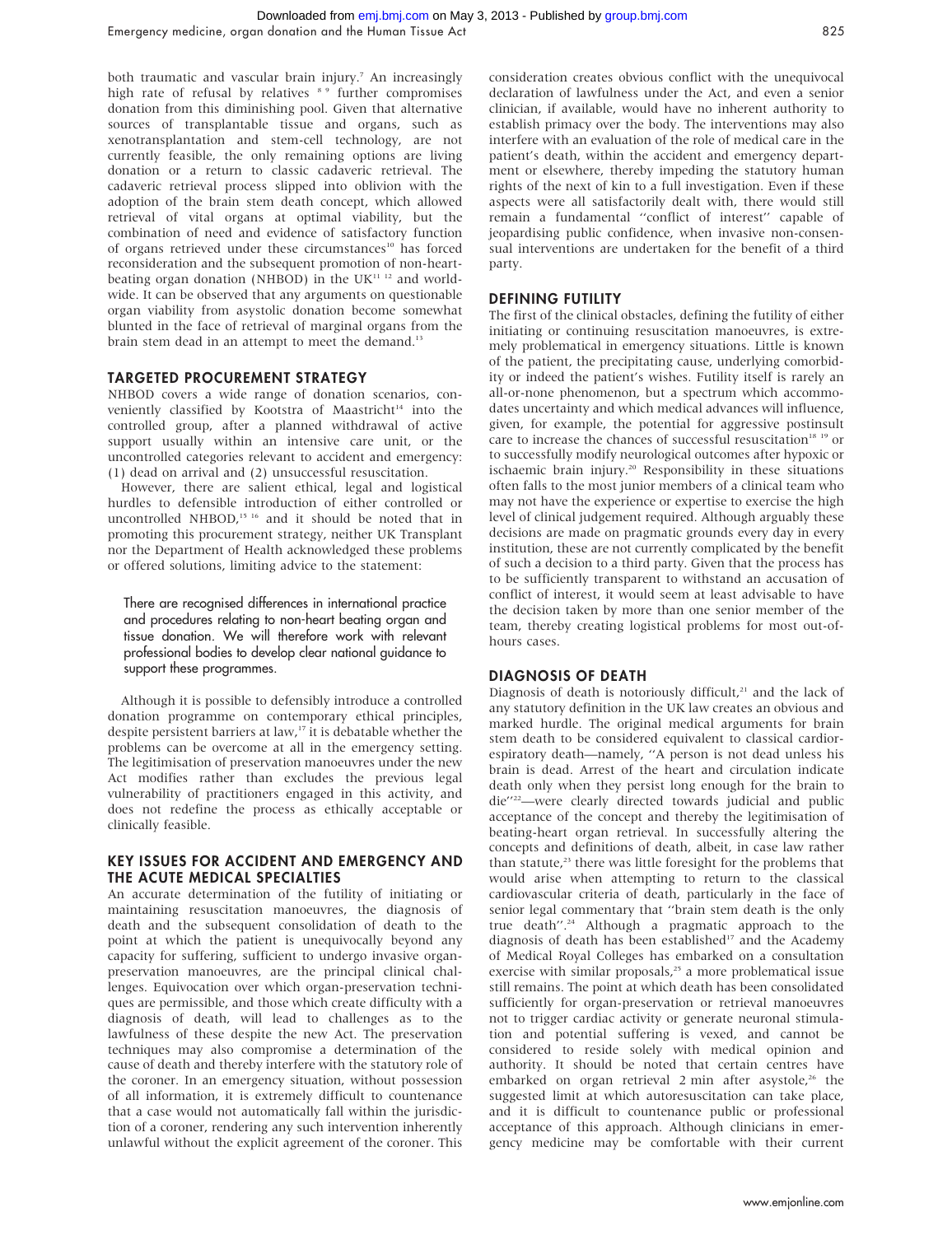requirement to certify death, there has never been a need to diagnose death so urgently before to limit the warm ischaemia time, and the diagnosis of death has not previously resulted in immediate interventions on the body. This would represent a considerable change from current procedure, where the simple passage of time and observation of the patient is sufficient to consolidate the diagnosis of death.

These hurdles would appear to be ignored by the process previously described in accident and emergency departments, whereby resuscitative manoeuvres were continued after a declaration of death while organ perfusion was established,<sup>27</sup> a return of cognitive function being possible in these circumstances. If in these circumstances death cannot be assumed by the above criteria, then this activity could be construed as assault.

With regard to the legality of this described process, if the patient were indeed dead, the practice still could not be accommodated under the then active Human Tissue Act 1961, as it did not constitute removal of organs for therapeutic purposes and ''lack of objection'' of the next of kin had not been confirmed. The new Human Tissue Act has thereby declared a process that was hitherto unlawful, lawful, despite the assertions of previous legality.

It should be noted that without a robust definition of death, the lawfulness of the preservation techniques remains questionable even with the new legislation.

#### NATURE OF THE PRESERVATION TECHNIQUES COVERED UNDER THE ACT

Clarification as to which organ-preservation manoeuvres are lawful has not been forthcoming, and this is clearly not helpful to any party. The approach described earlier shows considerable similarities to the process of elective ventilation,<sup>28</sup> which was declared unlawful in 1994<sup>29</sup>—that is, before the publication of those undertakings in the accident and emergency department. We can assume pragmatically that any intervention before the consolidation of death, and any that restores flow or oxygen delivery to the brain or heart, will inherently invalidate the diagnosis of death and thereby render those interventions unlawful, but it would clearly be beneficial for a transparent definitive position on this issue.

#### ADDITIONAL AREAS OF CONCERN

Even if all these aspects are resolved satisfactorily, there still remains uncertainty about who has the authority to initiate the process and who will take responsibility for these interventions. Arbitrarily declaring a process lawful does not automatically bestow rights over the body and, regardless of the statutory power of the coroner, the courts also recognise that whoever is responsible for disposal of the body does have a possession right.<sup>30</sup> Interference with this right could clearly create liability, and if the interventions are construed as mutilation, this, although purposeful, may be actionable. A further possibility would be the deceased's relatives raising a claim for psychiatric injury, particularly if the interventions have been witnessed, a key factor in litigation success.<sup>31</sup> Even though the general public may accept that a corpse cannot be harmed, respect for the dignity of the human body, particularly immediately after a diagnosis of death, is foreseeable.<sup>32</sup> This invasive, nonconsensual, organ-preservation process could easily be interpreted as a lack of respect for the human body, the patient and indeed any potential concerns of the family, thereby generating mistrust and opposition towards the process of organ donation. A predictably high incidence of non-viability after this recruitment strategy raises further questions on the justification for embarking on it in the first instance, and if the organs cannot be used or cause actual harm to the recipient, this alone may compromise public acceptance.

It is inevitable therefore that without resolution of the above issues, practitioners in accident and emergency and acute medicine will harbour misgivings on ethical, if not legal, grounds. There is no reference in the Act to an obligation to comply with a process that is now deemed lawful, or to the status of conscientious objection, which leaves a further hiatus. A separate team is proposed as responsible for these interventions and subsequent retrieval, but this would not deal with the above problems or absolve the primary clinicians making the referral from any responsibility. Arguably, if the patient attends in these circumstances carrying a donor card, then staff are under some ethical obligation to fulfil his or her wishes, but it can be counter-argued that the card or indeed entry on the donor register does not constitute an adequate standard of informed consent that is applied in other aspects of medical activity and indeed within the directions of the new Human Tissue Act itself. Even with such detailed consent, staff would still be vulnerable to accusations of conflict of interest.

#### **CONCLUSIONS**

Under the new Human Tissue Act, invasive organ-preservation techniques in the event of sudden death and in the absence of consent are now deemed lawful. The inherent clinical, ethical, legal and logistical problems surrounding this process have not been explained, explored or resolved. While accepting the case of need for transplantable organs, this approach is neither ethically defensible nor sustainable. These issues require the broadest professional and public consultation, not simplistic legislation. Accident and emergency medicine and the acute specialties should consider all the inherent problems before endorsing and implementing this latest organ-procurement strategy.

Competing interests: None.

#### REFERENCES

- Anon. Human Tissue Act 2004. http://www.legislation.hmso.gov.uk/acts/ acts2004/20040030.htm (accessed 30 Aug 2006).
- 2 Anon. The Bristol Royal Infirmary Inquiry. London: Central Office of Information, 2001.
- 3 Redfern M. The Royal Liverpool Children's Inquiry Report. London: The Stationery Office, 2001.
- 4 Department of Health. Isaacs Report. London: Department of Health, 2003. 5 Furness P, Sullivan R. The human tissue bill. Criminal sanctions linked to
- opaque legislation threaten research. BMJ 2004;328:533–4. 6 Parliamentary debates. House of Commons Official Report. House of Commons Standing Committee G (Human Tissue Bill) 5 Feb 2004. London: The Stationary Office, 2004.
- 7 Albanese J, Leone M, Alliez JR, et al. Decompressive craniectomy for severe traumatic brain injury: evaluation of the effects at one year. Crit Care Med 2003;31:2535–8.
- 8 Anon. UK transplant. Potential Donor Audit Q&A. 17 Dec, 2003.
- 9 Barber K, Farley S, Hamilton C, et al. Potential for organ donation in the
- United Kingdom: audit of intensive care records. BMJ 2006;332:1124–7. 10 Weber M, Dindo D, Demartines N, et al. Kidney transplantation from donors without a heartbeat. N Engl J Med 2002;347:248-55.
- 11 Anon. More transplants, new lives. UK Transplant, Feb, 2001.
- 12 Department of Health. Saving lives, valuing donors. A transplant framework for England. London: Department of Health, 2003.
- 13 **Emre S**, Schwartz ME, Altaca G, et al. Safe use of hepatic allografts from donors older than 70 years. Transplantation 1996;62:62–5.
- 14 Kootstra G, Daemon JHC, Oomen APA. Categories of non-heart-beating donors. Transplant Proc 1995;27:2893–4.
- 15 Bell MDD. Non heart beating organ donation: old procurement strategy—new ethical problems. J Med Ethics 2003;29:176–81.
- 16 Bell MDD, Bodenham AR. Non-heartbeating organ donation—can we balance duty of care, the law and recipient need? Care Critically Ill 2004;20:1–2.
- 17 Bell MDD. Non-heartbeating organ donation—clinical process and fundamental issues. Br J Anaesth 2005;94:474–78.
- 18 Steen S, Sjoberg T, Olsson P, et al. Treatment of out-of-hospital cardiac arrest with LUCAS, a new device for automatic mechanical compression and active decompression resuscitation. Resuscitation 2005;67:25-30.
- 19 Casner M, Andersen D, Isaacs SM. The impact of a new CPR assist device on rate of return of spontaneous circulation in out-of-hospital cardiac arrest. Prehosp Emerg Care 2005;9:61–7.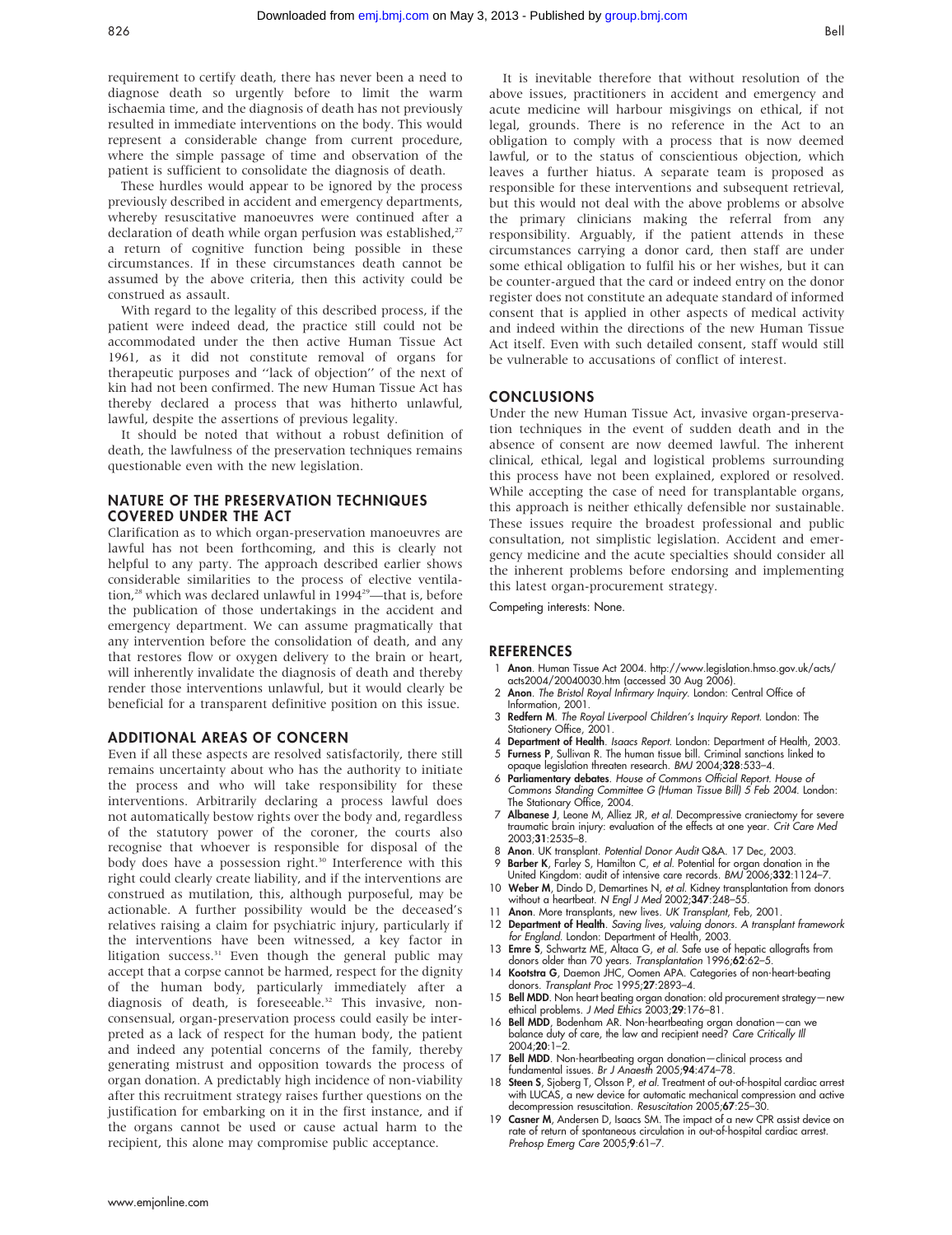#### Downloaded from [emj.bmj.com](http://emj.bmj.com/) on May 3, 2013 - Published by [group.bmj.com](http://group.bmj.com/)

Emergency medicine, organ donation and the Human Tissue Act 827

- 20 Bernard SA, Gray TW, Buist MD, et al. Treatment of comatose survivors of out-of-hospital cardiac arrest with induced hypothermia. N Engl J Med 2002;346:557–63.
- Charlton R. Diagnosing death. BMJ 1996;313:956-7
- 22 Pallis C. Reappraising death. BMJ 1982;285:1409–12.
- 23 Re A (1992) 3 Med LR 303 (Fam Div).
- 24 Kennedy I, Grubb A. Medical law, 3rd edn. London: Butterworths, 2000.
- 25 Anon. A code of practice for the diagnosis and certification of death. http:// www.rcoa.ac.uk/docs/dd-section1.pdf (accessed 30 Aug 2006). 26 DeVita MA, Snyder JV. Development of the University of Pittsburgh Medical
- Center policy for the care of terminally ill patients who may become organ donors after death following the removal of life support. Kennedy Inst Ethics J 1993;3:113–43.
- 27 Hassan TB, Joshi M, Quinton DN, et al. Role of the accident and emergency department in the non heart beating donor programme in Leicester. J Accid Emerg Med 1996;13:321–4.
- 28 Feest TG, Riad HN, Collins CH, et al. Protocol for increasing organ donation after cerebrovascular deaths in a district general hospital. Lancet 1990;335:1133–5.
- 29 Acute Services Policy Unit. Identification of potential donors of organs for transplantation, NHS Executive HSG(94)41. London: NHS, 1994.
- 30 R v Fox (1841) 2 QB 246.
- Alcock v Chief Constable of the South Yorkshire Police (1992) 1 AC 310.
- 32 Price DPT. Contemporary transplantation initiatives: where's the harm in them? J Law Med Ethics 1996;24:139–49.

### Clinical Evidence—Call for contributors

Clinical Evidence is a regularly updated evidence-based journal available worldwide both as a paper version and on the internet. Clinical Evidence needs to recruit a number of new contributors. Contributors are healthcare professionals or epidemiologists with experience in evidence-based medicine and the ability to write in a concise and structured way. Areas for which we are currently seeking contributors:

## • Pregnancy and childbirth

- Endocrine disorders
- 
- Palliative care
- Tropical diseases

We are also looking for contributors for existing topics. For full details on what these topics are please visit www.clinicalevidence.com/ceweb/contribute/index.jsp

However, we are always looking for others, so do not let this list discourage you. Being a contributor involves:

- Selecting from a validated, screened search (performed by in-house Information Specialists) epidemiologically sound studies for inclusion.
- N Documenting your decisions about which studies to include on an inclusion and exclusion form, which we keep on file.
- Writing the text to a highly structured template (about 1500-3000 words), using evidence from the final studies chosen, within 8-10 weeks of receiving the literature search.
- Working with Clinical Evidence editors to ensure that the final text meets epidemiological and style standards.
- N Updating the text every 12 months using any new, sound evidence that becomes available. The Clinical Evidence in-house team will conduct the searches for contributors; your task is simply to filter out high quality studies and incorporate them in the existing text.

If you would like to become a contributor for Clinical Evidence or require more information about what this involves please send your contact details and a copy of your CV, clearly stating the clinical area you are interested in, to CECommissioning@bmjgroup.com.

## Call for peer reviewers

Clinical Evidence also needs to recruit a number of new peer reviewers specifically with an interest in the clinical areas stated above, and also others related to general practice. Peer reviewers are healthcare professionals or epidemiologists with experience in evidence-based medicine. As a peer reviewer you would be asked for your views on the clinical relevance, validity, and accessibility of specific topics within the journal, and their usefulness to the intended audience (international generalists and healthcare professionals, possibly with limited statistical knowledge). Topics are usually 1500-3000 words in length and we would ask you to review between 2-5 topics per year. The peer review process takes place throughout the year, and out turnaround time for each review is ideally 10-14 days.

If you are interested in becoming a peer reviewer for Clinical Evidence, please complete the peer review questionnaire at www.clinicalevidence.com/ceweb/contribute/peerreviewer.jsp